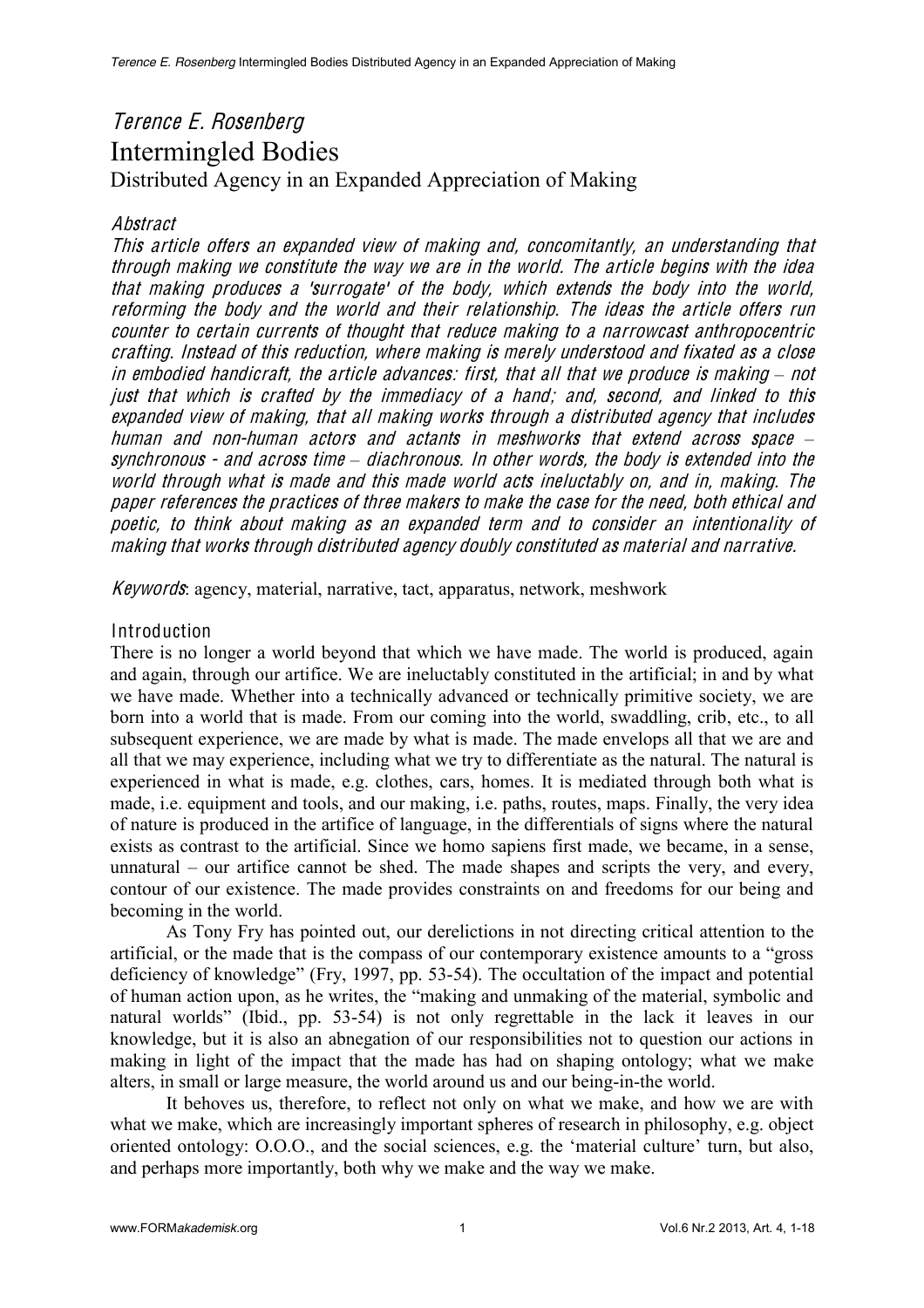In the next section, referencing Elaine Scarry (1985), I advance the idea that early making was prompted by the body's awkwardness and fragility, and that what was made was a translation of the body that extended and made it easier for the body to be in the world. We make anything from medical equipment to implements of torture and non-material things, like democratic governance and, also of course, laws that support dictatorships. So the intentions that work through making are not always obvious, nor innocent, nor necessarily a panacea for our body's awkwardness or fragility. Yet, a trace of the body can still be detected in how we make, what we make and why we make, albeit very faintly. In these faint traces we may consider a way to conceive an ethics and poetics of making.

#### Making and the Body

In her book, Th<sup>e</sup> Body in Pain: Th<sup>e</sup> Making and Unmaking <sup>o</sup>f <sup>t</sup>h<sup>e</sup> World (1985), Elaine Scarry uses the body as a locus to think through the essence of the made. The artefact, or made object, is in Scarry's view a "projection of the live body that itself reciprocates the live body" (Scarry, 1985, p. 280). The made thing is thus, for Scarry, mediation, and, in some ways, an extension of the body into the world that re-forms the world and the body and their relationship. A chair allows the body to sit, providing alternative legs that afford the seated position of the body, and the body's anatomy is adapted and becomes accustomed to sitting. A further example, the origin of the pot was to provide a super-extension to the cupped hands, which then affords the body the ability to carry water and other matter more efficiently.

The made thing is in Scarry's words "an altered surrogate of the body that resides in the material artefact" (Scarry, 1985, p. 280). It in some way extends and completes the body, allaying its discomfort and extending its capabilities into the world - extending the corporeal body, e.g. furniture, clothing, pots, extending the senses, e.g. viewing and hearing devices, such as telescopes, microscopes, cameras, telephones, radios, TV, and extending the mind, e.g. books, computers. The made thing, as in the aforementioned examples, shapes the world to the body, but in this, returns the world to the body to shape it as well.

Evident in the past, less so now, the 'altered surrogate' was produced to overcome the awkwardness of the body in the world; the altered surrogate being a transcription and prosthetic of the body. However, the altered surrogate that is the made object is produced and encountered in intricate relationships – between subjects, as bodies, other made-objects/things or surrogates, natural-phenomena and the various spaces of these relationships. There is increasing complexity in these relationships.

The next section, referencing Serres, presents these relationships as an "intermingling" of bodies" (Serres quoted in Connor, 1999), and, making, haunted by unmaking, as an act that is ultimately moved to alleviate pain in this intermingling; pain considered in the broadest possible sense.

#### Intermingled Bodie<sup>s</sup>

So even if we are inclined to think the body as the grounds of making, it is a body that both touches and is in touch with the extended touch of bodies and materials and the body's surrogates. In a concatenation of entities that touch, making and its concerns extend through the body's senses and surrogates into the world, and commutatively, making is touched by this extension; making happens in the jumble of the stuff of the world and in turn effects it.

Michel Serres writes:

 $\ldots$  in the skin, through the skin, the world and the body touch, defining their common border. Contingency means mutual touching: world and body meet and caress in the skin. I do not like to speak of the place where my body exists as a milieu, preferring rather to say that things mingle among themselves and that I am no exception to this, that I mingle with the world,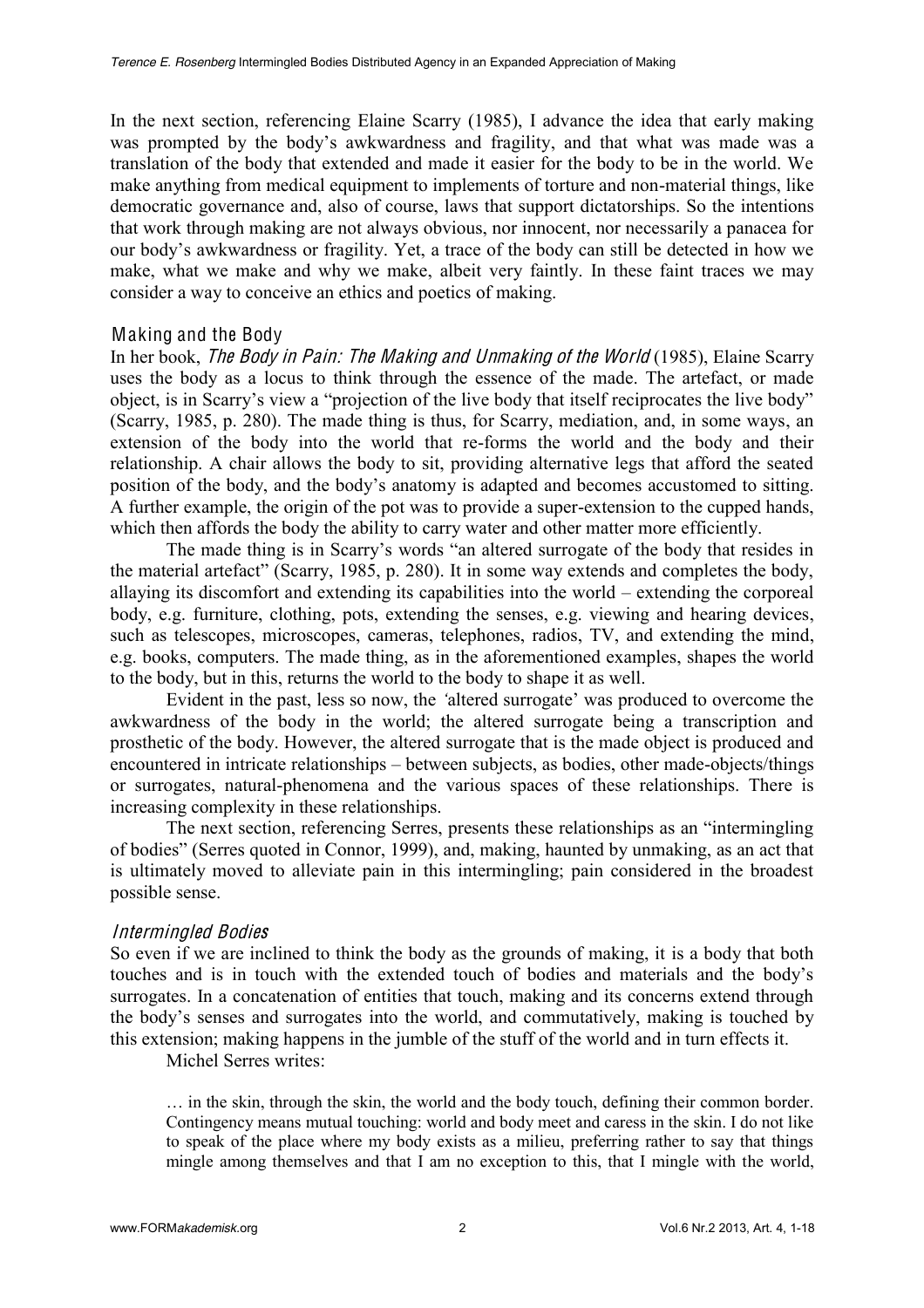which mingles itself in me. The skin intervenes in the things of the world and brings about their mingling (Serres quoted in Connor, 1999, p. 157).

However, not only making, but also unmaking is enacted in the inter-mingling of bodies. For Scarry the world, or part of it, is unmade in pain, and it is the internality of the body that is the site of pain. Pain, Scarry notes, is sensation, pure sensation without object. In torture, the tortured person experiences pain but has no way of objectifying it;  $-$  there is no object to which it is attached and it does not engender an object. Pain is detached from an external world  $-$  it is profoundly internalised. Although the actions of the world on the body are, in general, the cause of pain, pain is without object.

... physical pain is exceptional in the whole fabric of psychic, somatic, and perceptual states for being the only one that has no object. Though the capacity to experience physical pain is as primal a fact about the human being as is the capacity to hear, to touch, to desire, to fear, to hunger, it differs from these events, and from every other bodily and psychic event, by not having an object in the external world. Hearing and touch are of objects outside the boundaries of the body, as desire is desire of x, fear is fear of y, hunger is hunger for z; but pain is not 'of' or 'for' anything  $-$  it is itself alone (Scarry, 1985, p. 162).

With pain the world is detached from the subject; additionally, it is in pain that the person has the desire to move out and away from the body  $-$  to detach from the body and become removed from the world. The body hurt and in pain is an unmaking that unhitches the body from the world, but as a corollary, an injury to other bodies and harm to other entities is not felt in the nerve endings of the body, and so there is again a disconnection where pain undoes the intermingling of bodies. We do not feel the pain of others, nor can we feel, as pain, the harm done to matter and things that are not our bodies. It is precisely this impossibility that needs to be bridged in making. Although pain in other bodies and other entities is not perhaps immediately registered in the synapses, it is important that there is still an understanding of it, sympathetically or empathetically, in making.

In any real understanding of making there needs to be an appreciation of the unmaking that shadows it; an appreciation of the pain or harm that may be inflicted to not only a body, but also to the intermingling of bodies,  $-$  matter, things and environments. Pain in other bodies and other matter in the course of making, for example, on a small scale in the bruising that occurs in mishandling wood, and on a large scale in the scarification of the earth through deforestation, although not sensate nevertheless has implications for the body in its being in the world,  $-\text{ in its intermingling.}$  This pain to others is a deferral and diversion of pain, which will return pain to some 'body' at some time. Deforestation caused by making practices unmakes future practices and, in so doing, causes pain for future generations, albeit immediately unfelt. One of Scarry's examples of the altered surrogate is a bandage. It performs as a substitute for skin and acts to assuage pain in protecting a wound. This is a clear and persuasive, if somewhat weighted, example of the way making allays pain; but she makes a good case for all making having this motivation.

What follows, develops an idea of what may, or rather should, constitute the touch that connects bodies, practices, ideas and matter in the intermingling of bodies. The intermingling of bodies, in the processes in which we make, equate with what will be referred to later as distributed agency. I use 'intermingled bodies' here, rather than 'distributed agency' to emphasise a teleology that connects distributed agency to the body.

# Tactful Engag<sup>e</sup>ment

It is in the appreciation of the way making and its shadow, unmaking, both allay and inflict pain that a maker is brought up to what Bakhtin calls the "non-alibi of the event" (Bakhtin,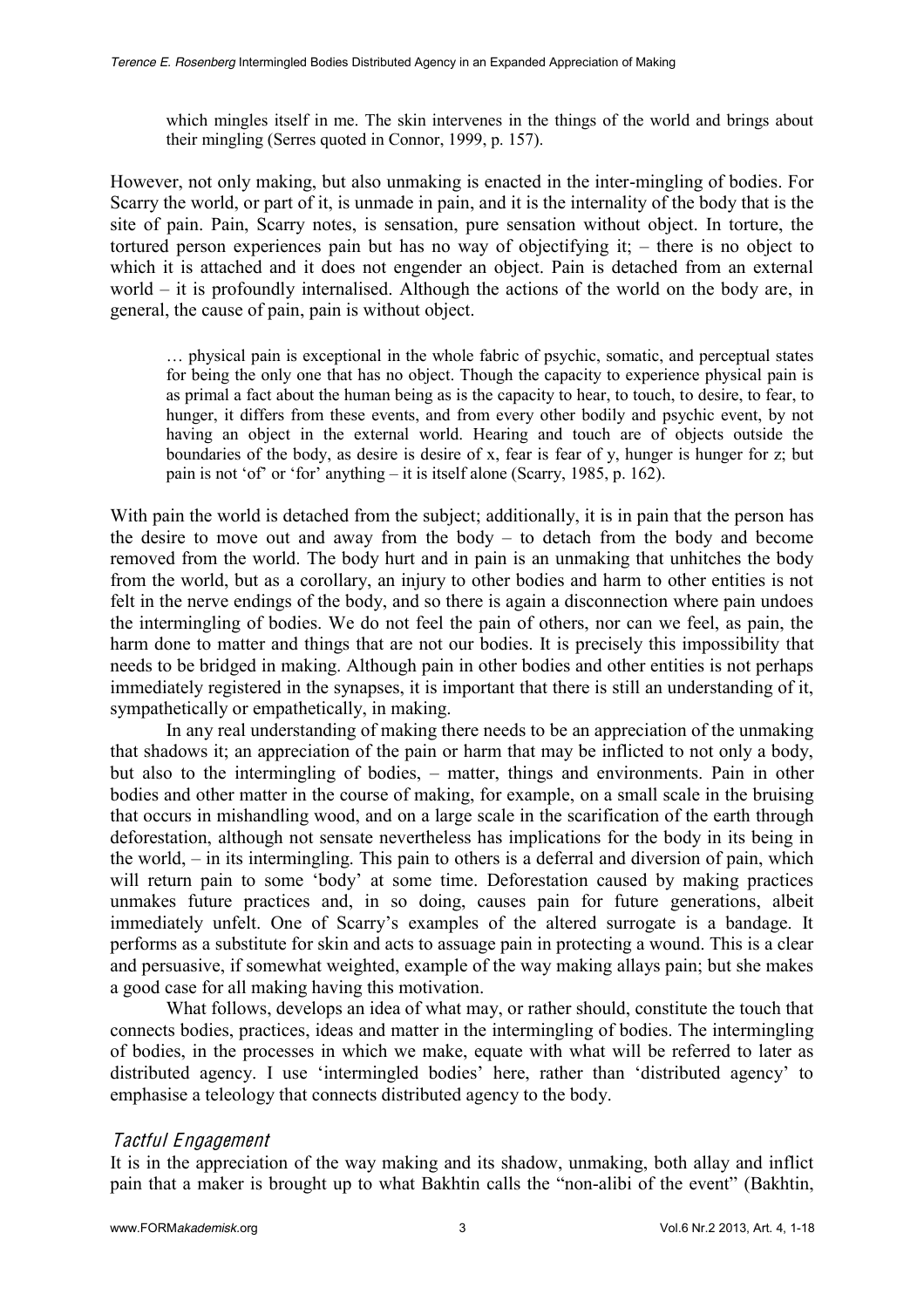1993); in other words, the ethical imperatives in making, there being no excuse for what making enacts. The 'non-alibi' produces the 'ought' of making, i.e. what makers, empathetic to other people, animals, matter and environments, should do in order to allay pain, be it actual corporeal, or reified trans-corporeal pain. I use the term trans-corporeal pain to index the idea of pain beyond the sensation of pain  $-$  the idea of pain experienced in empathy or imagined in sympathy – our only way of attaching pain to the object, whether body or world.

The touch in making is not only the touch that is developed in sensitive contact with tools and materials, but is also in line with Serres's idea of intermingled bodies, the contact with and between contingent practices, environments and other constructs. It is in a consideration of touch that the ought of making can be addressed. Makers need to be concerned and aware of the touch of making close in, for example, bruising wood, and further out, and a longer way off, de-forestation. Touch, in the intermingling of bodies, provides a rubric for making in which one can consider how making dispels or causes pain, e.g. a sensitive and delicate touch as opposed to an insensitive and bruising touch. We may consider touch that has sensitivity, delicacy, and diplomacy, and seeks to produce harmony, as being 'tactful'.

For, Michel de Certeau, tact is ". . . the apprehension and creation of a 'harmony' among particular practices, the ethical and poetic gesture of *religare*  $[\,\ldots\,]$ ..., tying together through an indefinite series of concrete acts" (de Certeau, 1984, p. 74). In de Certeau's definition, tact is both ethical and poetic. The ethical dimension of making is the non-alibi or ought, which I have above, shamelessly using Scarry, tried to frame around the notion of pain. It is through tact as impossible sensitivity to the pain distributed in the intermingling of bodies, objects and environments that the ought of practice ought to be developed. Makers have a duty of care in the production of surrogates that extends from the body and the immediate situation of making  $-$  the hand touching clay, wood, pen, paper, etc.  $-$  in a dynamic spiral out into the world beyond, along threads of actors and actants on which making depends, from wood to forest and, in the example that follows later, from shell appliqué to the ocean shore, and through a further cobweb of actors and actants, which making affects and influences from the moment of first engaging in use to eventual disposal or update.

The second aspect of tact is poetic; here, the poetic may be understood as the organisation of forms, materials and practices so that they resonate with, and produce a resonance in us, in being. What resonates does so in the surprise of connection, and at the same time, somewhat paradoxically, in striking a familiar chord in the complex arrangements of our lives. The poetic is rhizomatic in nature; it sets out roots and shoots that break and reform, reproduce and transform across the possibilities in the intermingling of things, matter and ideas. The poetic *religare* engages with the notion of complexity, weaving together disparate elements in a complex and evolving structure, making connections across time and space, not in rational but rather in surrational ways. The surrational does not stand in opposition to a rational programme in making, but rather enriches and revitalises it with an abandoned interplay across material and non-material practices – from material manipulation to discourse. The poetic places making in political, economic, social and cultural contexts, in which, and for which, making takes place and it plays in these spaces.

We can roughly equate de Certeau's 'poetic' with Scarry's determination of the 'imagination'. Scarry places the imagination as a framing event that defines one limit of human experience, and pain at the other; between pain and the imagination "all other perceptual, somatic, and emotional events occur" (Scarry, 1985, p. 165). For her, both framing events are disassociations from the body. She writes: "While pain is a state remarkable for being wholly without objects, the imagination is remarkable for being a state that is wholly its objects" (Ibid., p. 162). There is no felt occurrence, no sensation in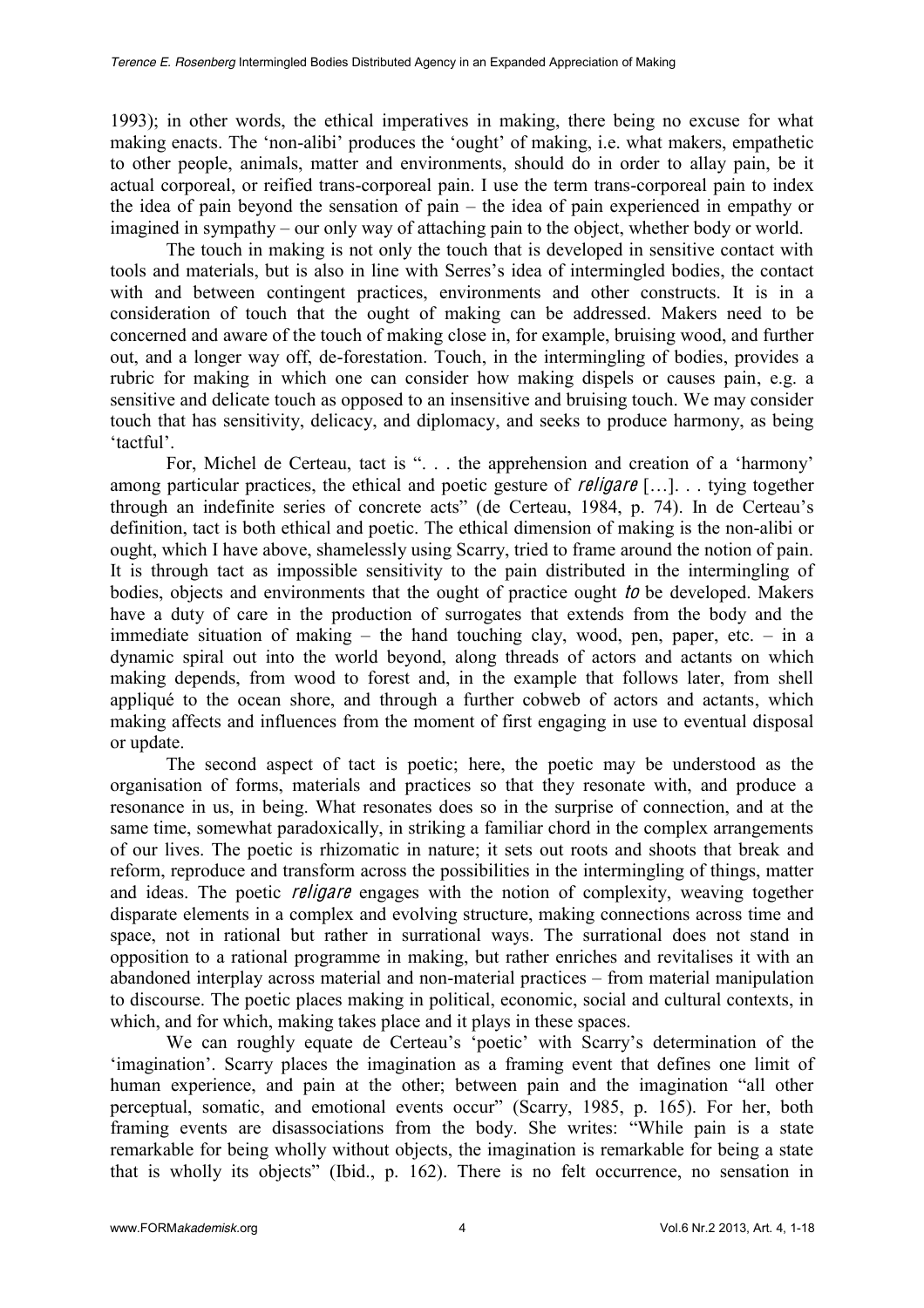imagining. In imagining, the imaginary objects appear in (to) the mind without sentience. The phenomena of creating or making, Scarry says, resides in and arises out of the "framing of intentional relations between physical pain on the one hand and imagined objects on the other, a framing relation that as it enters the visible world from the privacy of the human interior becomes work and its worked objects" (Ibid., p. 280). Pain and the imagination, in extending out and beyond the body, become the ethical and poetic in de Certeau's *religare* or tact.

In the next section, I will consider the thinking that is needed in tactful making.

### Making and Thinking

Most theorisation of thinking and of knowledge that goes into making in design and craft practices starts with the body. Most of it ends there, too, or at least at the point of immediate contact, where the body is in contact with tools and materials. In this limitation, the thinking/knowledge of, in and for making,  $-$  thinking that is necessary for making,  $-$  is embodied, tacit, working through a hardwiring of brain, bones, sinews, muscles and flesh. This is what Michael Polanyi in his book *Personal Knowledge* (1974) calls 'tacit thinking' and/or 'tacit knowledge'. In explanations of the thinking of making since, tacit thinking/knowledge has become a default theory.

In fairness, there is no doubt that making at hand, as hand crafting, is dependent on unconscious skills and knowledge which are ingrained in the body through repetition  $-\sin p y$ Polanyi's tacit knowledge. Tacit knowledge is passed down through linear history from expert to acolyte. It is knowledge secured in unchanging actions and mimesis. The glassblower learns in emulating the practice of a master glassblower. He/she gains practical knowledge through regular and frequent practice and the use of blow-pipes, punties, [paddles,](http://www.glasscolor.com/tools/blockhead_paddles.aspx) [parchoffi](http://www.glasscolor.com/tools/blockhead_parchoffi_sticks.aspx)  [sticks,](http://www.glasscolor.com/tools/blockhead_parchoffi_sticks.aspx) puffers, tweezers, footing tools and so on. The glassblower also develops an adeptness in techniques in which the mouth is shaped and the lungs are used to control the delivery of air down the blow-pipe to give form to a formless wodge of molten glass The glassblower also develops the ability in eyes, ears, hands and so on to be familiar with signs that indicate the way material is behaving in processes of transformation. To illustrate: in the past I worked with a glassblower on an art piece that required the spinning of two different colours of glass to produce cased glass. He, a master at his craft, knew which colour was cooling down faster and exactly when and where to apply heat. He told me he could hear the movement of the expansion of different coloured glasses and his actions were a response to their conversation with him. Even though he held the blow-pipe to my ear I couldn't hear a thing. Unlike him, I wasn't practiced in this.

Tacit knowledge moves "work and its worked objects" back into the body, into "the privacy of the human interior" (Scarry, 1985, p. 280) hidden from explication and disengaged from anything beyond the immediacy of an embodied practice. Hubert Dreyfus, following Polanyi's line, holds that practical expertise, or phronesis, and indeed all thinking, exceeds knowledge ruled by discrete symbols and representations, i.e. languaged or explicit knowing (Dreyfus quoted in Sutton, 2008, p. 49). The gaining of expertise in practical skills for Dreyfus is a movement away from explicit thinking towards tacit thinking. Dreyfus does grant that explicit thinking is a factor in practical expertise, albeit "epiphenomenal" (Dreyfus quoted in Sutton, 2008, p. 49). Primary phenomena are, for Dreyfus, the practico-technical skills of the practitioner, which, for him, are predominantly tacit  $-$  as know-how, savvy (savoir fair<sup>e</sup> in de Certeau, 1984) or nous.

Making where explicit thinking is occulted or merely epiphenomenal is one where the practice has a highly determined set of processes and techniques and its aims and outcomes are circumscribed – the *causa finalis* is delimited. The *causa finalis* is the final cause or purpose in a classical model of causality (see Aristotle's four causes [Aristotle, 1966]). The skilled potter, weaver, joiner, plasterer, glassblower, as well as the golfer, tennis player and so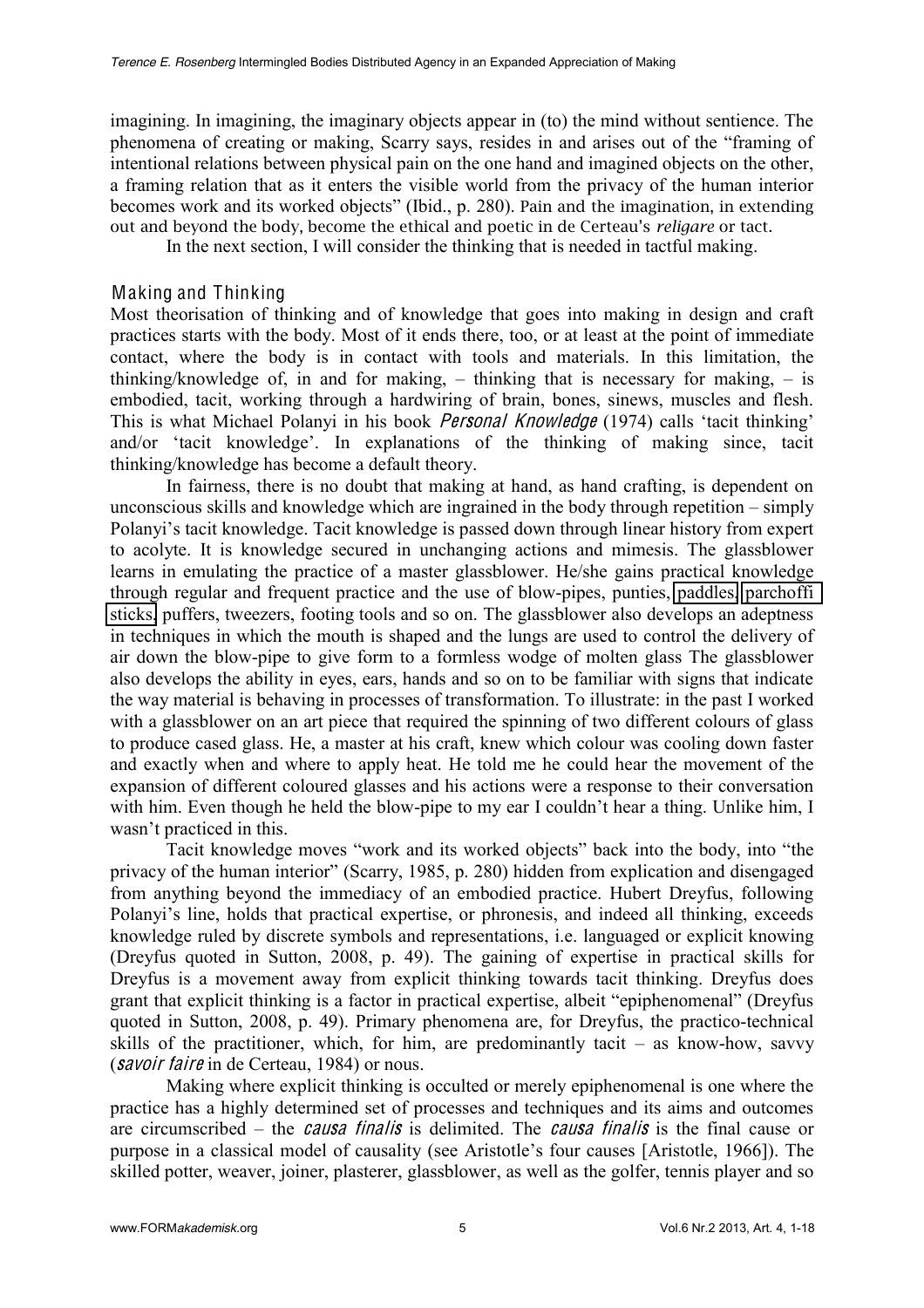on, for the most part, have no need to explicate knowledge or deploy explicit knowledge in making; as what they do and why they do what they do ultimately is fixed by custom and expectation. A teacher, master craftsman or coach may be able to see from the outside where things may be improved and relay this through language and/or demonstration. However, in the final analysis, it is the inarticulate, language-free body of the practitioner in communion with tools, equipment and materials that is the constructor of know-how in making anything from a pot to a topspin backhand. These examples are highly motivated forms of making, however – relevance in the *causa finalis*, in these examples is, arguably, mostly prescribed. There is no questioning of typology, effect, trade or game. For instance, the making of pots is, for the most part, significantly secured by heritage  $-$  the context of production and consumption delimited by the history of pottery. To elaborate, the potter works with determined materials, viz. clay and porcelain (causa materialis), a few limited options of constructing, viz. throwing, coiling and slabbing (*causa efficiens*) and a variety of forms bracketed by the determination of a prescribed typology, viz. a pot (<sup>c</sup>aus<sup>a</sup> formalis) (Aristotle, 1966). The very limitations of pottery, when the <sup>c</sup>aus<sup>a</sup> finali<sup>s</sup> is pre-determined, are what make the know-how of the potter phenomenal; practical skill, or phronesis, is fetishized and explicit thinking occulted. However, when the skill is un-tethered from the regular motivations of the craft  $-$  that which produces the *causa finalis*  $-$  there is a need to question and re-conceive practice in light of other critical motivations. Arguably too, the most inventive craftsmen intentionally reconfigure and stretch their practices in light of new motivations, whether practical, conceptual or both. In this pass, there is need for an urgent engagement in the worldliness of the practice, with the physico-practical inter-connections and the socio-cultural significance of the practice.

Therefore, to sum up this section, I am in accord with Dreyfus in his appreciation that tacit knowledge exceeds any explanation of it, but I do hold that tacit knowledge is an incomplete theory of thinking of making, and tacking explicit thinking onto tacit thinking as something epi-phenomenal avoids the problematic thinking in tactful making. I do accept that for some making explicit thinking is epi-phenomenal and in some making occulted, but this is when the causes  $-$  materials, processes, forms and outcomes  $-$  are determined. For making that is concerned with being 'tactful', the thinking of making is an inter-ventilation of tacit and explicit thinking. In tactful making, embodied practices need to be held up to account  $-\frac{1}{2}$ doing and critical reflection must work with each other. What thinking in tactful making needs is a relationship, in cognition and engagement, between material practice and the world of ideas  $-$  an intertwining of doing, "savoir faire", and saying, "savoir dire" (de Certeau, 1984). This is illustrated in the examples later on in the article, but next I would like to consider intentionality and the knowledge that drives two distinct approaches to making, viz. craft-based and design-based making.

# Intentionality and Making: Craft-based and De<sup>s</sup>ign-ba<sup>s</sup>ed

There are numerous definitions of design, and adding one more to a list is not particularly useful. However, it is important in an expanded idea of making to appreciate the interconnectedness of design and making. Design, perhaps, may be thought of in terms of 'intentionality' that figures, draws making out of or elevates making to its significance and resonance in the world. In Herbert Dreyfus's phenomenology of everyday experience he proposes "two distinct kinds of intentional behaviour: deliberative planned action and spontaneous, transparent coping" (Dreyfus, 2002, p. 417 quoted in Sutton, 2008, p. 49). To some extent design-based making can be seen as dependent on the former whereas craft-based making is essentially the latter. In craft there is a tactical response to opportunities and ideas that present themselves in material engagement. Design-based making, although at points in the making process responding to what is presented in material engagement, is to some degree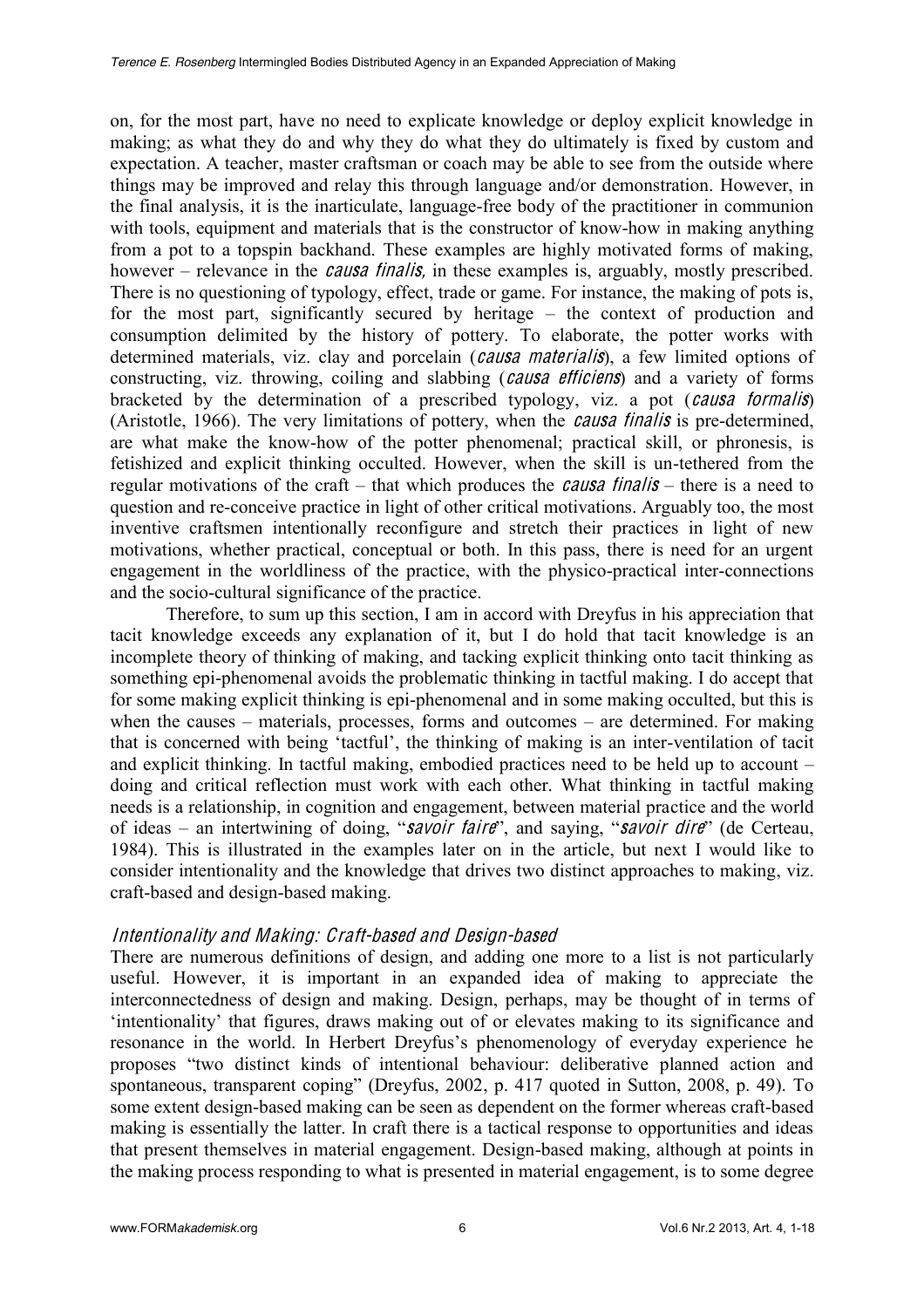strategically motivated. Design-based making is, in contrast to craft-based making, not tied to and motivated by the practical skills of a maker; not intrinsically dependent on the know-how of a maker. I suppose one may make a distinction between a 'know-how' driven practice, craft, and a 'know-why' driven practice, i.e. design. The distinction is not absolute and, as will be seen in what follows, I believe that know-how needs a critical dimension that connects it to the know-why in craft based making. Equally there is always a know-how that subtends design-based making and this too needs to be acknowledged.

In design-based making, know-how courses through the practice; in designing one thinks through materialization. Drawings, diagrams, models, material experimentation and so on  $-$  viz. material thinking  $-$  underpins design-based making. Yet, what is conceived and ultimately made is not of necessity motivated by the practical ken of a maker. A designer circumscribed by a network of exigencies will conceive and detail the making of anything from a building, to a toaster, to a pair of spectacles, without necessarily having the practical skills to complete the making of it. They will know whom to ask and what to ask to get it made and have to engage a wider network of actors and actants, human and non-human, than perhaps a craftsman will.

### Thomas Thwaites's "Toaster Project"

Thomas Thwaites's "Toaster Project" (Thwaites, 2011) is his attempt to craft a basic electronic device that is essentially a design-based make, to wit, a toaster. Thwaites's project took up the challenge implicit in a quote of Douglas Adams, ". . . left to his own devices he couldn't build a toaster. He could just about make a sandwich and that was it" (Adams quoted in Thwaites, 2010). Thwaites's project was an attempt to make a toaster from scratch; thus, trying to turn what is designed and made by many into what is only crafted by his own hand. I also read it as an attempt to make making transparent. It is usually opaque because it is distributed across the time and space of different expertise, materials and equipment. Thwaites had access to a number of experts on the way to building the toaster, but only to divulge information to help him make. The making skills of others and an existing manufacturing infrastructure of others he consciously tried not to access. He made his own plastic, mined the mica and other elements of the toaster, and generally set out to make the thing from first principles  $-$  gathering raw materials, refining them and working them into what he hoped would be a workable toaster which he— modelled on an inexpensive toaster in the Argos store. The result of his quixotic enterprise was a valiant but ultimately pathetic device (see Fig. 1). He claimed it worked once but then gave up the ghost (see Thwaites, 2010, 2011).

It is clear in Thwaites's witty illustration that his making skills were inadequate to the task of crafting with any sophistication even the simplest of electronic objects. The project ultimately registers the impossibility of a sole maker making something that is essentially made "by an entire civilization" (taken from a blurb about the Tedtalk, Thwaites, 2010).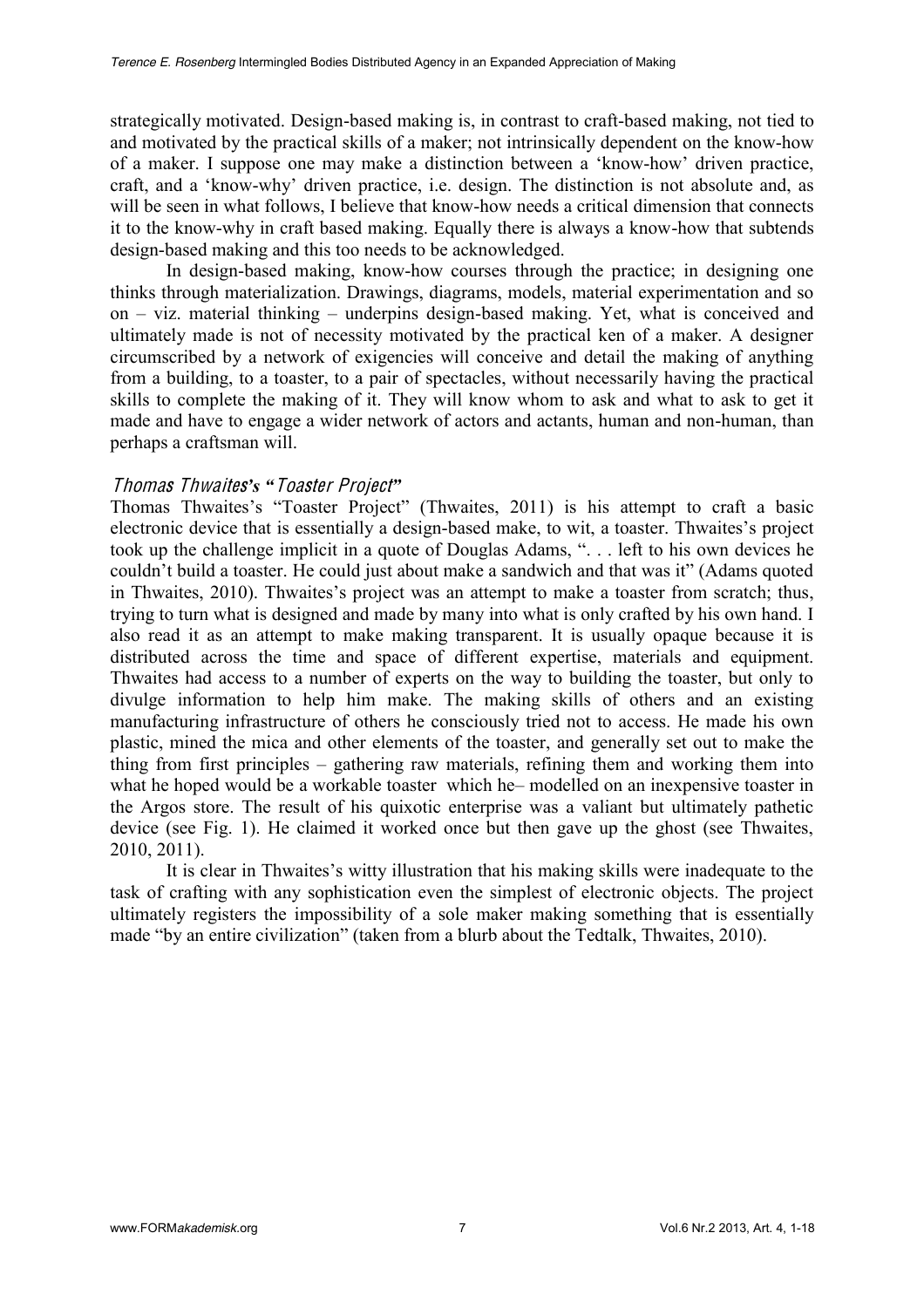

Fig. 1 Thwaites's Toaster  $\sim$  Photo by Rubra: Ars Electronica (accessed August 2012 at: <http://www.flickr.com/photos/arselectronica/4951407508/>

## The Inevitability of Distributed Agency

Thwaites's project illustrates that design-based making is necessarily distributed and that the know-how of a single maker is insufficient to the task of making the simplest technological object. I would argue that all making, not only design-based making, is implicated, folded into an extended and distributed agency  $-$  enfolded in the agency of intermingled bodies  $$ where the only distinction between craft and design-based making is in the primary motivation; craft motivated by know-how and design, know-why. Craft and design necessarily interpenetrate each other, but in different ways, through the two types of making.

The potter is reliant on a wheel and on tools that are produced by other actors and actants; perhaps even factory produced. A weaver will work on a Jacquard loom that is built by others, using cotton thread, picked, treated and produced in another nexus of actors and  $actants - equipment$ , spaces and  $people - and brought to the studio through yet another news$ of actors and actants involved in distribution and retail. It is consequently hard to see how any making can be regarded as a pure and authentic engagement where a "delimited agent, the 'self' ... perform(s) a delimited 'purposive' action upon a delimited object" (Bateson quoted in Malafouris, 2008, p. 21), which is how some are wont to figure it. It is, for me, self-evident that all making, craft-based and design-based, works in agencies multiply constituted, distributed across both time and space. It is not possible to delimit making wholly to the maker's hand and what is at hand for the maker, i.e. craft-based making  $-$  and, consequently, it is also not possible to rest exclusively on a description of thinking in making as exclusively tacit.

An agent is defined as "any element which bends space around itself, makes other elements dependent on itself and translates their will into a language of its own" (Callon and Latour, 1981 quoted in Malafouris, 2008, p. 33). In his essay "At the Potter's Wheel" (Malafouris, 2008, pp.  $19-37$ ), Lambros Malafouris explores making pots as a process, or act,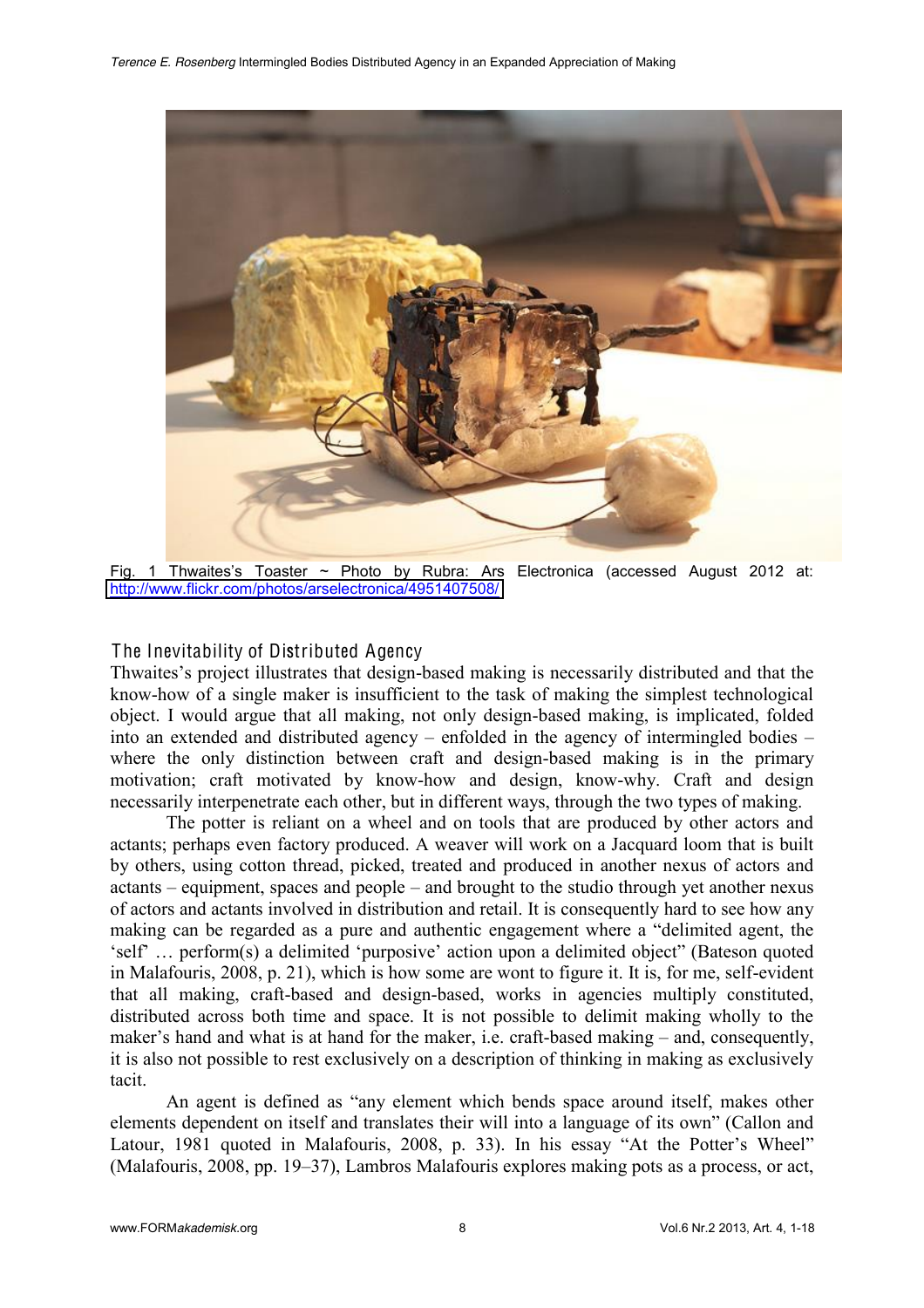carried out in a "distributed assembly bound by synchronisation of neurons, fingers and clay" (Ibid. p. 27). A very crude approximation of Malafouris's well-crafted argument is that potting, as an example of a voluntary act, collapses the boundary between the mental and physical; the plasticity of clay and plasticity of mind are inseparable in the thinking and action of making a pot. Malafouris is interested in looking between rather than within persons and things in constructing an agency of making. Cognition, and intentionality, is therefore in this mindset, in the action of brain in connection with the body and, by extension, with the clay and the tools. Clay and tools, thus, Malafouris argues, are not just passive objects that are moved by the potter's intentions but active elements of agency. Malafouris writes,

...while agency and intentionality may not be properties of things, they are not properties of humans either: they are the properties of material engagement that is of the grey zone where brain, body and culture conflate" (Ibid. p. 22).

I concur that cognition in the action of throwing a pot is constituted in the distributed assembly of mind, body, tools and materials. In Malafouris's chrono-architecture of potting, the dynamic of agency and intentionality shifts through phases of time from the potter directing the contours of the pot, and thus the activity, to the wheel and/or the clay taking over and guiding the hand and mind of the potter; intentionality shifts in the process of potting so that a different dynamic of connected entities directs the action.

Malafouris, in a post-human gesture, gives equal value to all entities, animate and inanimate, in the intentionality produced in the shifting dynamics of structuring agency. Although I am seduced by this for all sorts of reasons, including the dream of a transanthropocentric ethics of making, I am not absolutely convinced. I agree that

 $\ldots$  as with many other dimensions of the human mind, intentionality should be understood as a distributed, emergent and interactive phenomenon rather than as a subjective mental state . .  $\Box$  [and that]  $\Box$  agency is not a property but the emergent product of 'irreducible tension of mediated activity . . . [in which] . . . material or human predications of agency make sense only from the perspective of dynamic spatio-temporal relations (Wertsch quoted in Malafouris, 2008, p. 33).

Malafouris's idea of agency is, for me, partial; perhaps because of the limitations of the practice on which he builds his case. The particular potting practice he describes being set in the prescription of a semi- and pre-determined causal bracketing across all four of Aristotle's causes  $-$  causa formalis (pot), materialis (clay), efficiens (throwing) and finalis (pottery/vessel) as I have described above. However, even in a highly motivated practice of potting I believe there is still a need to figure the volition to and, even more importantly, responsibility for the act in a conceptualisation of the agency of making. His account of agency is too insular. It needs to engage with what is outside the material agency that is immediate to pot-making so that the practice connects to its cultural history and social responsibility. Malafouris's practice may well do this, but if it does, he fails to mention it in his account. See how the works of potters from Bernard Leach to Magdalene Odundo, from Grayson Perry to the Ardmore ceramicists are thus connected to a social and/or cultural context.

# Ag<sup>e</sup>ncy <sup>a</sup><sup>s</sup> Meshwork

Malafouris's idea of material agency presents within it an even distribution of intentionality. There are difficulties sustaining this idea when one questions how the complex of agency is motivated. There is surely an intention of a maker brought to the wheel and clay. Responsibility is impossible to question of an even network; the ought of the act is dissolved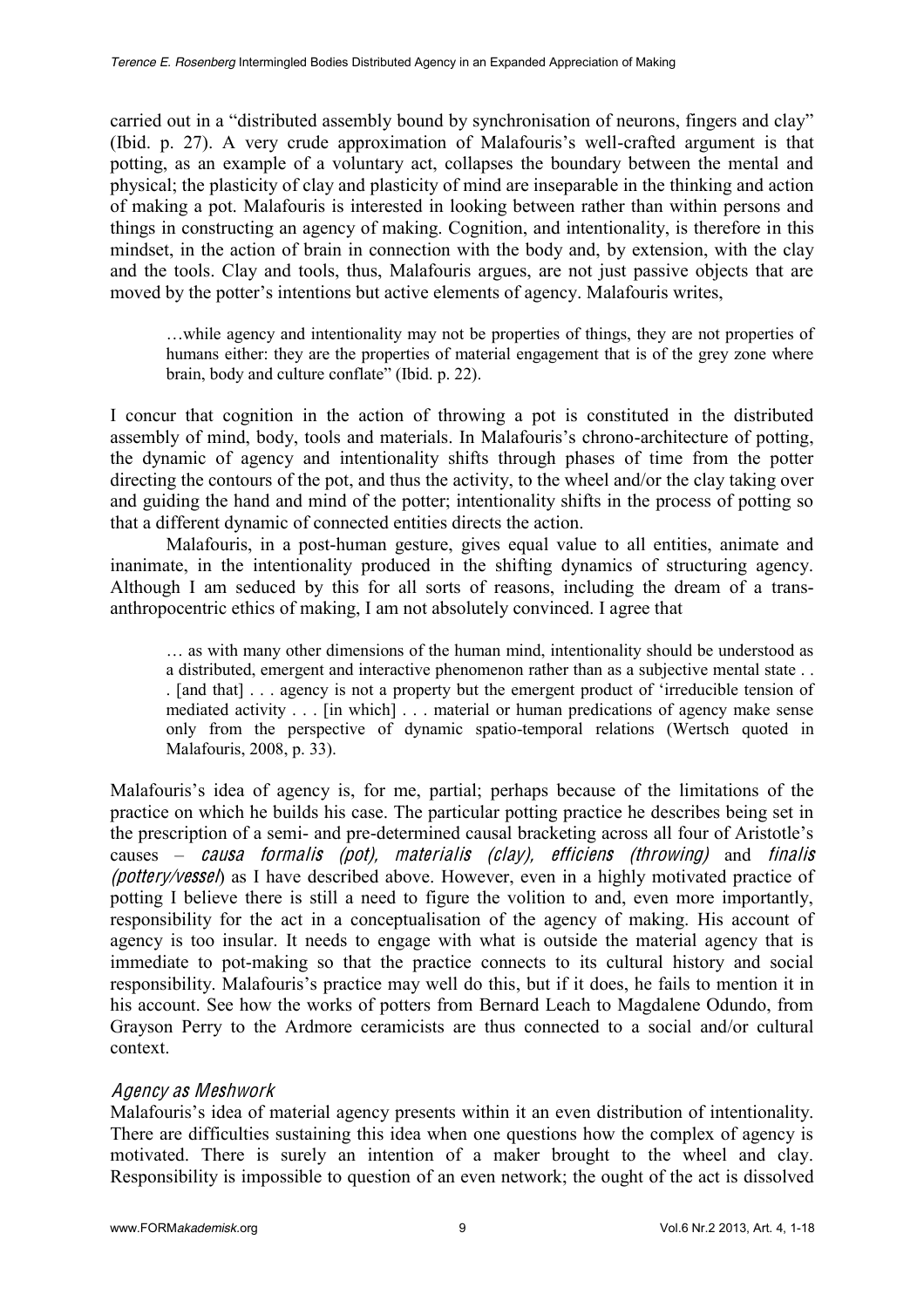in the equality of influence  $-\neq$  everything or nothing shoulders blame and credit. There are surely different weights to the forces of influence in the compass of "dynamic spatio-temporal relationships" of material agency in the potting that Malafouris articulates. All entities are active but some are activated in (actants), and others activate (actors) the flow of activity, exerting different forces in the dynamics working through the chrono-architecture of making.

I find support for a less rigid architecture of agency in Tim Ingold's paper, "When ANT meets SPIDER: Social theory for arthropods" (Ingold, 2008). The capitalization is intended – ANT is Actor Network Theory and SPIDER stands for Skilled Practice Involves Developmentally Embodied Responsiveness. Ingold argues that agency is not a network in the way Actor Network Theory (ANT) describes it: a network in which all actors have equal influence and are determined in their relationships. Ingold asserts that the action of an organism, including the actions of makers, produces a mesh of a kind, but agency is not distributed evenly in the mesh. The mesh is a "fluid medium with its pressure gradients and lines of force. It is not an assemblage of discrete material objects" (Ingold, 2008, p. 212).

An extract from his paper further illuminates the assertion. In this, a SPIDER is conversing with an ANT. The SPIDER is making a case for 'meshworks' to explain agency, which his web is an example of, rather than a 'network', which the ANT's nest and trails exemplify. The SPIDER speaks:

It is as though my body were formed through knotting together threads of life that run out through my many legs into the web and thence to the wider environment. The world, for me, is not an assemblage of heterogeneous bits and pieces but a tangle of threads and pathways. Let us call it a meshwork, so as to distinguish it from your network. My claim, then, is that action is not so much the result of an agency that is distributed around the network, but emerges from the interplay of forces that are conducted along the lines of the meshwork (Ingold, 2007, p. 212).

The meshwork is produced in action and the entities that make up the mesh of agency "enact" each other . . . [and as consequence] . . . agency becomes ubiquitous, endlessly extended through webs of materialized relations" (Clark, 2008, p. 11). The endless extension of these 'materialized relations' doesn't mean that it is impossible to engage with any of these, but those contained in the studio or workshop of a maker. The concerns of a maker will set the focus and limits of engagement with these materialized relations but, as will be seen in what follows, there is a need in making to think beyond the workbench, potter's wheel, press, loom and so on. How far and where the concerns are focused is, I contend, part of the skill and the decisions of making.

# Prior Intention

Making is prepared by its tethers. The tethers to particular practices, constructs and behaviours present "networks ... [meshes] ... of intentional states" (Searle quoted in Malafouris, 2008) that are the prepared ground of making. These then form a background to the immediacy of the actions of making  $-$  the actions of shaping, constructing, modelling, casting, carving, growing, throwing, printing, rubbing and so on.

The ought of making, the prior intention and responsibilities of making, are worked through in knowledge that draws threads from the tissues of contingencies, the tethers, which contextualise making. The prior intentions and their continued influence in the background of the intention of action in the immediacy of making are developed in a mesh of material and non-material agency, actors and actants, interconnected across time (diachronous) and/or across space (synchronous). So, for example, the prior intention of potting may be constructed, wittingly or unwittingly, in reference to social and/or cultural history through which typological form and function and an aesthetic vocabulary may be pre-intended.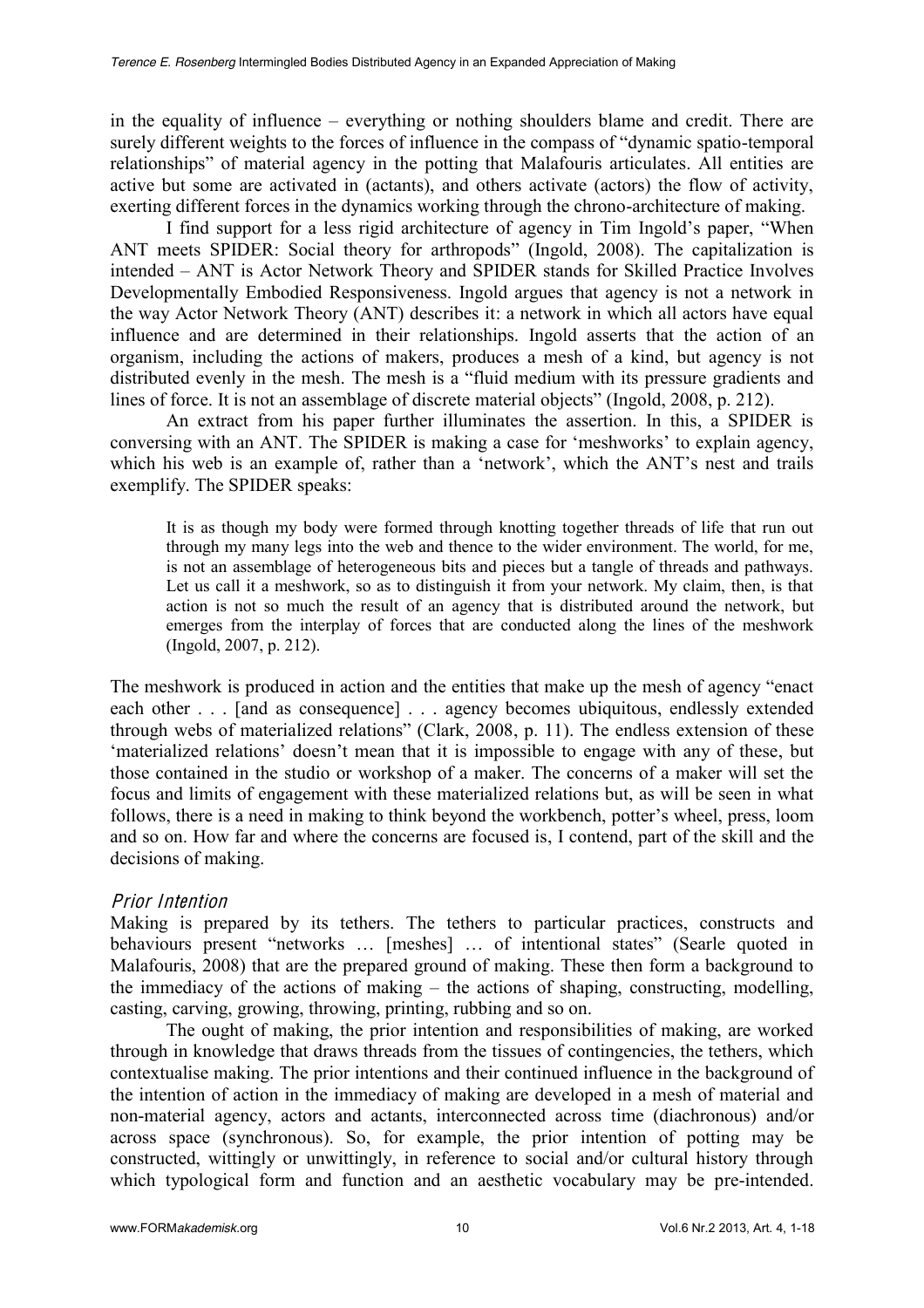Equally possible, prior intentions may be established in meshes of relations, contiguous or non-contiguous, that extend across a critical geography, out and beyond the locality of crafting, making connections to other cultures of practice.

Prior intention clearly forms a narrative to the practice. I believe if making is intelligent and tactful it cannot be disingenuous and not engage with its narrative agency. The dynamic of the mesh that forms prior intention and then backgrounds making, narrative agency, intermeshes with material agency, in which the made is crafted. It connects the 'here' and 'now' of making, the foreground of intention in action, to a 'there' and 'then', its  $background - in other words, it builds towards a poetics in making.$ 

To illustrate the necessity to have a narrative agency as background to a foregrounded material agency, I draw on the examples of two making practices. The one practice shows the limitations of a craft-based making practice, which is disconnected from a narrative background, and is, to some extent, un-poetic. The other practice uses narrative agency to overcome the shame of a craft-based practice where toxic practices are used to extract the material used in the making.

### Un-tethered Practice Phronesis

My colleagues and I were in Korea as guests of the Korean Design Centre. We were there to run workshops with design students from different areas of Korea. At the behest of the Design Centre we were also taken to meet expert makers of the region and, from our perspectives, as international, to them, lecturers in design, we were asked to advise them as to how they may extend the reach of what they do. We visited a potter, a bamboo craftsman and an expert in shell inlay and lacquer work. The problematic of the work of the latter expert, although perhaps more sharply etched, was also typical of the other two  $-$  material agency without a substantive narrative back-grounding the practice.

The phronetic knowledge of the inlay and lacquer expert was apparent in the sensitive way in which he worked with the materials of his practice  $-$  from preparation, e.g. preparing the lacquer, delaminating and cutting the shell (in Fig. 2), to deployment of the materials, e.g. inlaying shell and lacquering artefact. The maker, let's call him Mr. Lee, had learnt his skills in an apprenticeship to a master maker and now he, as a master maker himself, had apprentices, too. His profound knowledge of his materials, tools and techniques was apparent; he was adept not only in traditional forms of making, but also had invented new ways of combining and working materials. He had learnt and had developed his making and he was indisputably a master at what he did, with much to pass on to others.



Fig. 2 Mr Lee prepares colour lacquer for use (photo on left), and right, uses a saw to cut delaminated shell.

The Design Centre had told us that Mr. Lee was eager to talk to us because he wanted to crack (sic) an international market. We went into the meeting thinking that we would raise ideas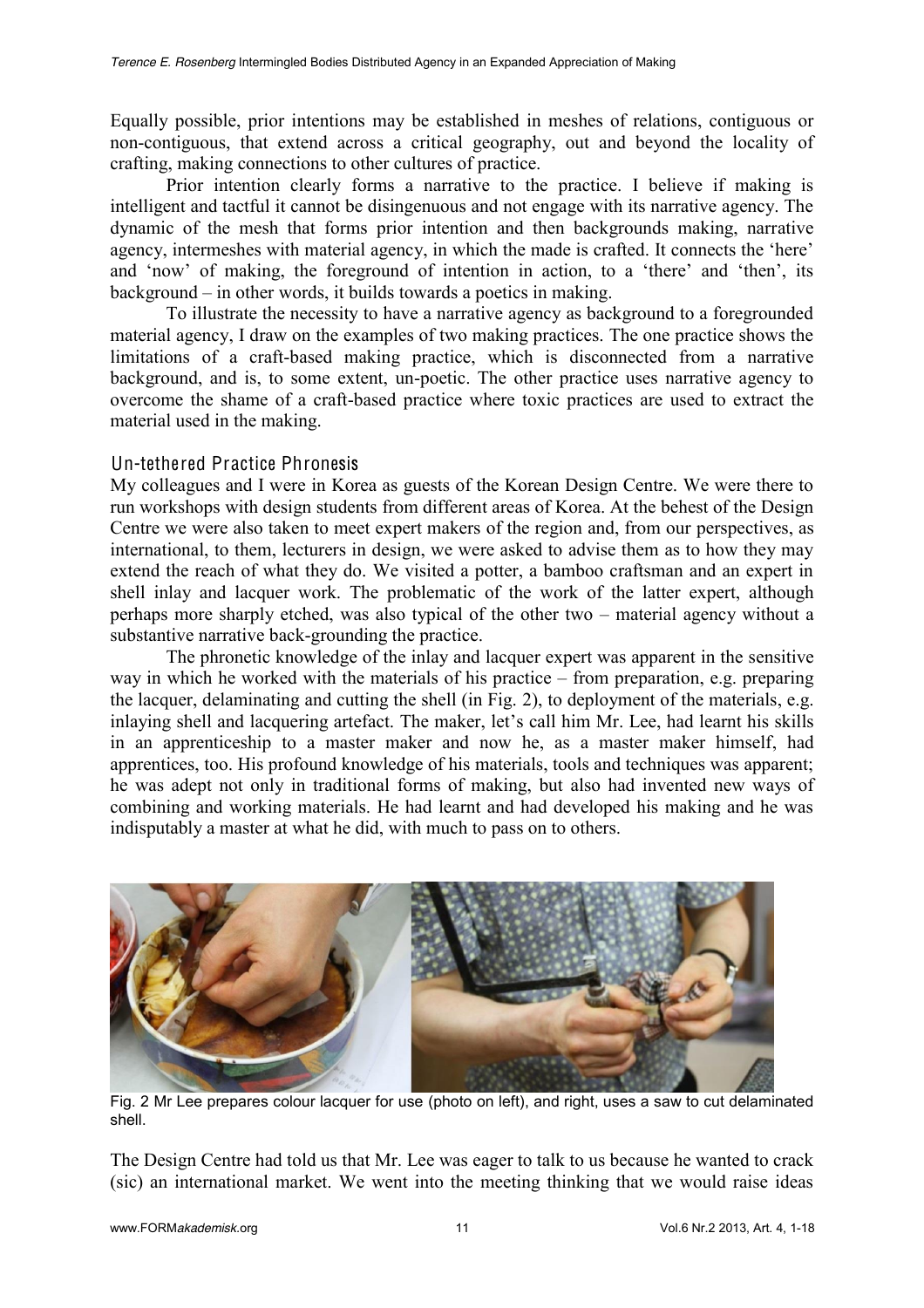with him about exposure of his practice and the marketing of his work internationally, e.g. internet presence (he had none), fairs, exhibitions and so on. Although this is something we did talk through with him, after looking at his work and in conversation with him, it became clear that there were difficulties with the work itself. Mr. Lee felt this too  $-$  it was he, in fact, that raised it.

The expertise manifest in the 'intention in action', in the dynamic interactions between Mr. Lee, the tools (saw, brushes), the materials (lacquer, shells, paper, wood) is highly evolved (see Fig. 2). In these interactions there was not only creativity but also material invention. The difficulty in the practice was in the lack of any prior intention apart from a need, unashamedly admitted by Mr. Lee, to sell the work. What, therefore, provided reference for form and imagery was other work that he saw was selling. This course of action, of course, was self-defeating. He was chasing after others and so his work did not have uniqueness he could use as a selling point. He was making work in reflective mimesis  $$ drawing on patterns and typologies he had seen elsewhere, but was not really connected to. Mr. Lee's work, and his history, did not seem linked to the exigencies of a situation and circumstance that produced the aesthetic he reproduced  $-$  his making seemed not to be connected through religion, spirituality, geography and so on to the landscapes, flora, fauna and other events he portrayed. The work he made was keyed in to a nether world of aesthetic pastiche – the images arose from the aesthetic expectation of inlay and lacquer work, and this alone (see images of his work in Fig. 3 below, coffee table with a tree pattern like those produced in Japanese lacquer-ware, and on the left, a floral butterfly arrangement of indeterminate cultural attachment).



Fig. 3 Images of Mr. Lee's studio work.

The eduction, or sources, of craft work, I believe, benefit enormously by being motivated by a strong tie to an authentic tradition and history; in Mr. Lee's case, real Korean narratives, symbols, images,  $-\alpha$  diachronous narrative mesh. Alternatively, it could be motivated in connection to 'other' practices, discourses and contexts, which are important in constructing 'relevant' contemporary narratives; thus, synchronous and/or diachronous. Important in all of this, quite obviously, is Mr. Lee's connection to the narratives that background the work.

In order to do this, a maker needs to appreciate where he/she, the studio and the other actors of the agency of making, human and non-human, are acting from. The agency of making needs to be positioned and an agency of making needs a narration that starts from circum-stance, position and milieu. A maker's work needs to be anchored to what matters to him or her – enmeshed in his or her philosophy, history and geography.

Mr. Lee's work, in the way we read it, lacked a narration and, indeed, an understanding of the circum-stance from which narrative can be built. At the same time, Mr. Lee is caught up in socio-cultural, political, economic apparatuses. His need to crack new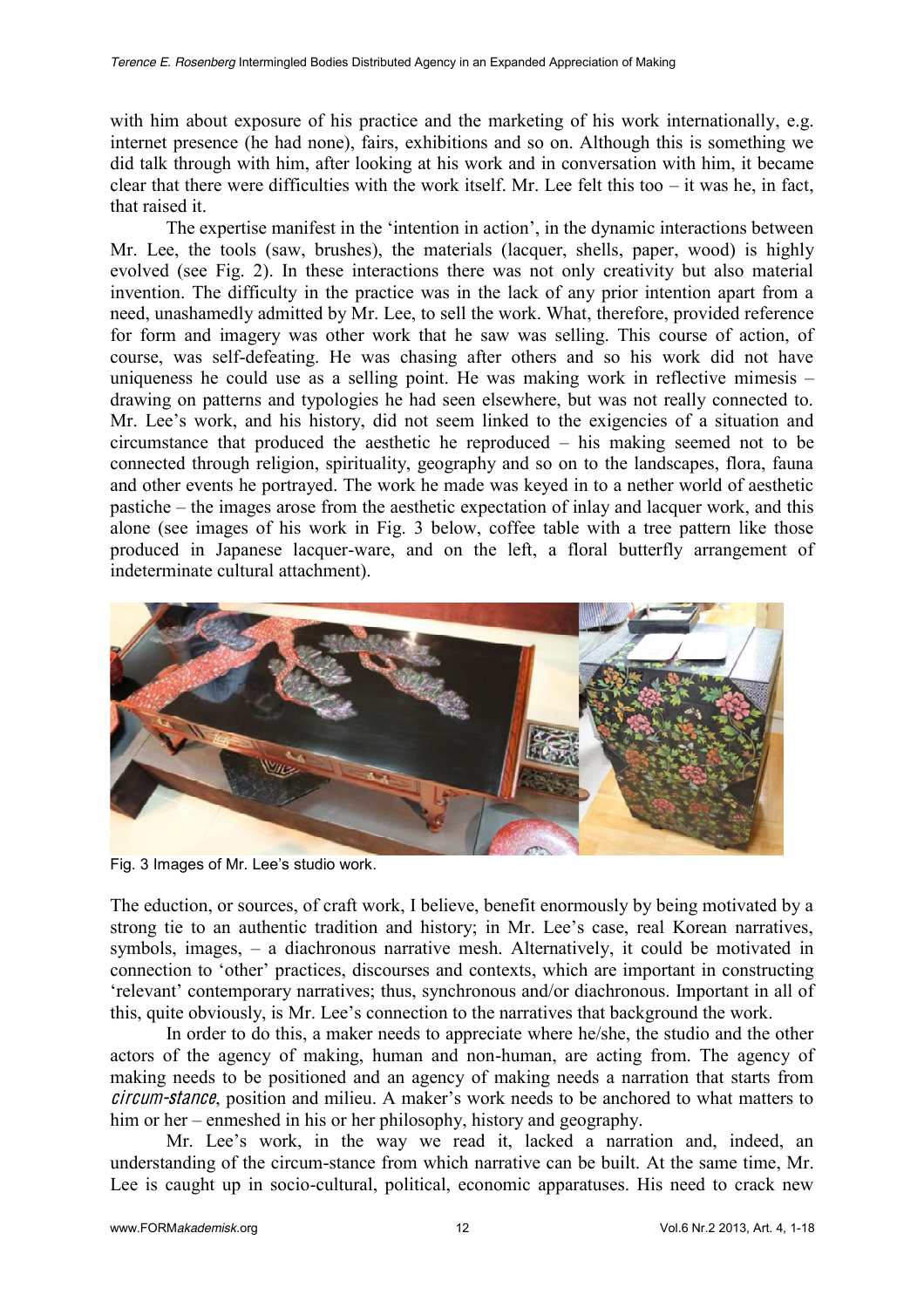markets and his preparedness to make in other ways and, other things, than he does presently indicates just how much these apparatuses are working into the mesh of his making. An economic apparatus acts on his practice; quite simply, he needs to sell to make and what he can make is determined by what he sells. He needs to pay for materials, the studio and pay his apprentices and shop assistants. This is in part the ought of his making; the making needs to make money. It is the particular way in which the skill of making is made the unique marketable feature in his work that I am critical of.

An urgency to sell can blind a maker to other motivations of making. Making should first make sense to a maker and, second, resonate with others. If it does the maker will, no doubt, find buyers. It is precisely when making detaches from tethers to social, cultural, political histories and geographies that it also becomes un-tethered from markets. Even in highly motivated practices I believe the valorization of skill is not enough to sell and, more importantly, mean anything to anyone.

The point I am making is that a maker should be true to the circum-stances of their making and the worlds that circumscribe and create context for making; engaged poetically (Scarry's imagination) and ethically (Scarry's pain) with both material and narrative agency.

#### Tethered Making

Nicholas O'Donnell Hoare's (Nic) graduating project on our MA Design Critical Practice at Goldsmiths, University of London, connected his jewelry making to the (mal)practices of gold mining. He was concerned about the provenance of the metals that found their way to his workbench, and since he had previously made work from gold, he focused the research for his major project on gold mining. He encountered obfuscation and other obstructions in getting to the truth about gold mining and gold extraction. What he did learn horrified him  $$ particularly, the toxic environments produced in gold production.

The use of mercury in gold mining is banned in a number of countries, but because the price of gold has more than tripled since 2001 and mercury is the easiest way to extract it, its use in gold production is widespread – used even in those countries where it is illegal. Smallscale gold mining is the second-worst source of mercury pollution in the world. Only the burning of fossil fuels is worse. Nic focused his work on a particular village in the Amazon Basin. Inhabitants of the village use mercury to extract gold from alluvial matter. They mix mercury into the river silt with bare hands, exposing themselves to mercury poisoning. Once they have extracted the gold, they then pour the mercury into the river, poisoning the river environment and their own village, which is downstream from the mining.

At first he was inclined to give up making jewelry, particularly jewelry using metals like gold. He, however, reflected on the meshworks of his practice and how they were connected with the apparatuses of gold production and also how the practice was bound to a socio-cultural axiology that places high value on gold artifacts. Given his concerns, Nic decided to turn his making to trying to make a difference in a place where they mined gold. Nic decided he would use the practical skills of jewelry to make retorts, mercury condensing kits, which can be used to minimize the risk of mercury poisoning in extraction and disposal. Nic realized he couldn't ask the artisan miners to stop using mercury because, at present, at the scale they mine, this is the only kind of mining they can do, and their livelihoods and the livelihoods of their families depend on it. Gold-mining is crucial for their existence, so there is no way they can stop, but he could see a way to make their mining safer through his making.

There is nothing new in the principles of the retort. Nic used his making skills to make a lighter more effective retort; where the real innovation in the project lay is in how he used jewelry making to fund the retort making and its delivery. He designed a system whereby owners of gold jewelry could, for various reasons, ask to have their jewelry re-designed and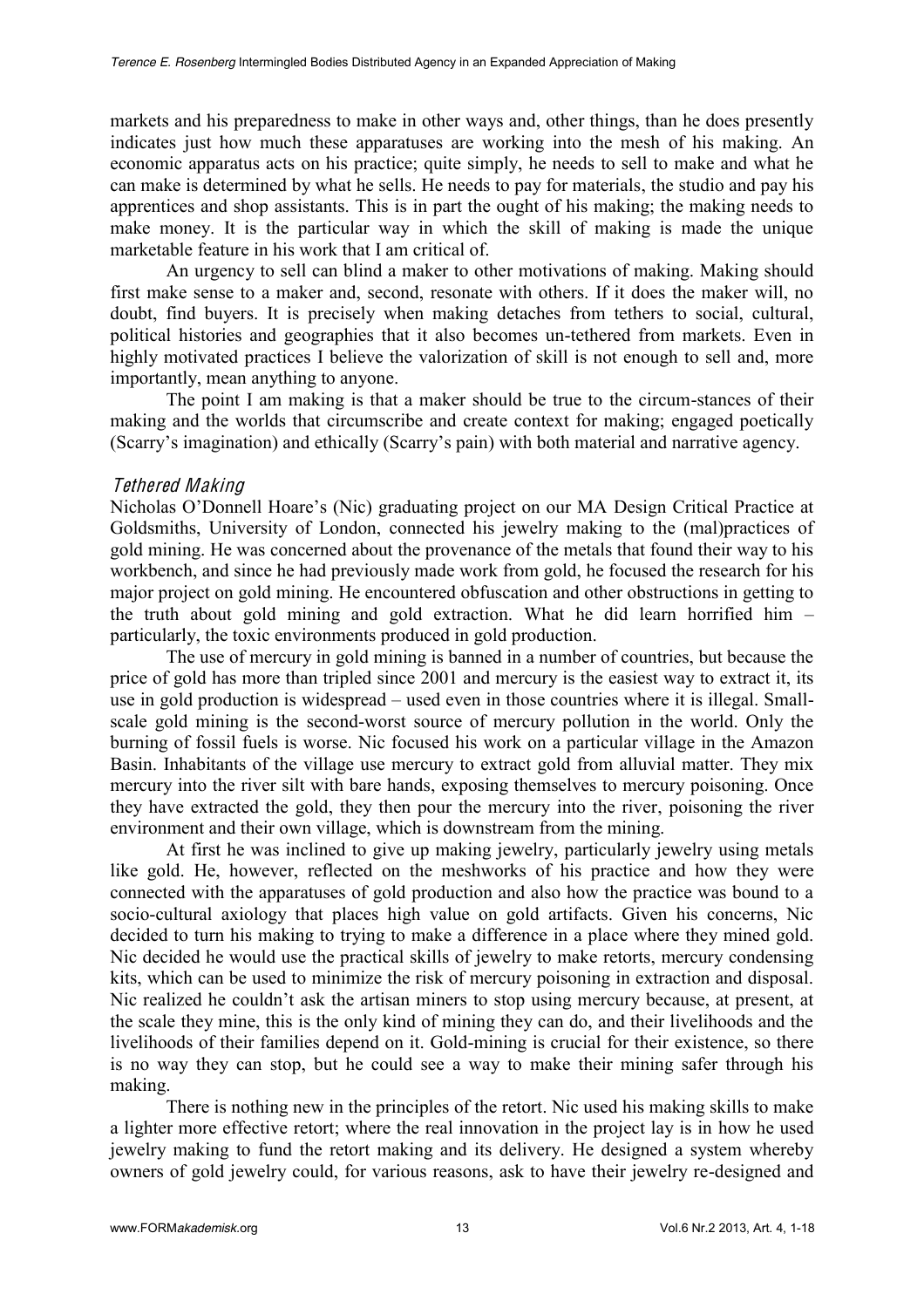re-made, and he was disposed to do it. For example, because of divorce, or because they don't like or have outgrown the design, a person may wish their jewelry re-designed (wedding ring or other) or, indeed, they may quite simply see the value of the project and want to contribute. With each new design there is a cost exacted; the cost is extracted from the piece of jewelry (ring) itself. Each newly designed piece of jewelry is made with less gold than the original; value is in the contribution to the project and in the design and making  $-$  not necessarily in the amount of material used. This presents a novel socio-cultural axiology for jewelry  $-$  a challenge to regular notions of value. The gold donated in the exchange, old design for new, is then formed again into jewelry, which is then sold, the profits used to fund the retorts.

In the example of Nic's project, the agency of making is used to question the circumstances (across production and consumption) of his practice as a jeweler. The narrative, beginning with his ethical concerns, is a narrative of tact, moving in a spiral dynamic, contiguously, from himself to other actors and actants in the mesh until the dynamic touches the itinerant miners, their river and their village (see diagrams in Fig.  $5 -$  the left side maps the way he is thinking through the way one may make behaviour change to gold production and jewelry across three ecologies viz. mental, social and environmental, and the right side illustrates the actors and actants implicated in the production and consumption of jewelry, from airplanes to fish). Furthermore, each piece of jewelry that Nic designs would need to be directed to the personal narratives of the person commissioning the piece or to other sociocultural forms with which they identify. Fig. 6 is an un-designed illustration of a ring with gold extracted to pay for the retort kit, which is itself shown on the left.



Fig. 5 Some of Nic's diagrams working through the way his practice may critically engage and enmesh in the apparatuses of gold production and consumption.

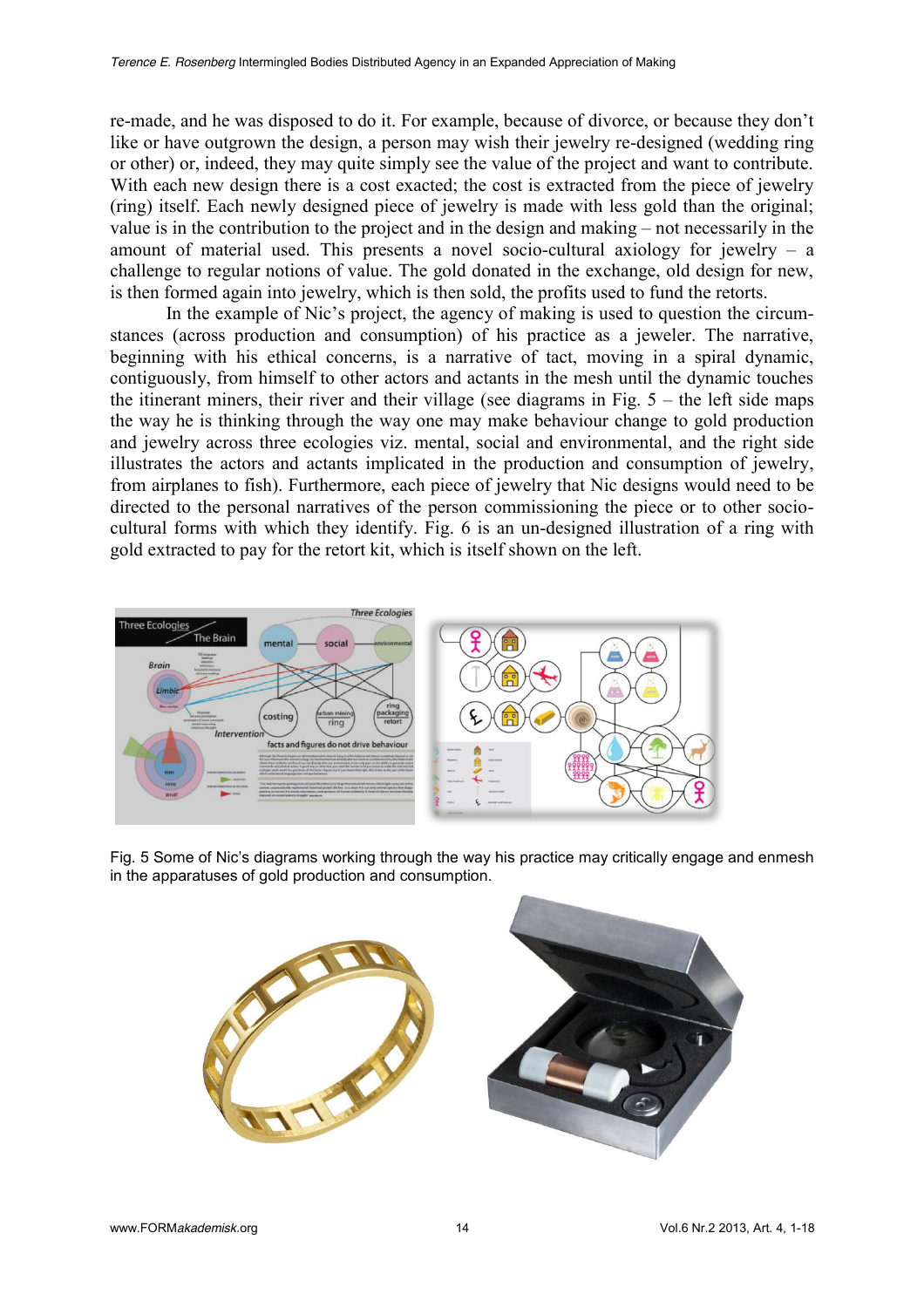Fig. 6 On the left, a simple ring design indicating clearly where gold is extracted; on the right, Nic's retort kit.

#### Compari<sup>s</sup>on of th<sup>e</sup> Two Practice<sup>s</sup>

Both Mr. Lee's and Nic's practices, all making practice for that matter, are necessarily engaged in a four-dimensional meshwork  $-\frac{1}{2}$  spatial (3-axis) and temporal  $-\frac{1}{2}$  but the imaginative focus given the intentionality running through each practice is motivated differently.

Nic's project works through a questioning of the interplay of forces that run through making as a spatialised practice  $-$  the performances of production and consumption that interplay across different practices  $-$  mining, extracting, exporting, wearing gold  $-$  and  $d$  different geographies  $-$  river, village, Brazil, England  $-$  resulting in the production of a piece of jewelry (Fig. 5 on the right). This spacing of practice is where the project is narrated, where prior intention is drawn. Nic essentially draws out a synchronous meshwork in developing his project. One can see it evidenced in the diagrams above (Fig. 5). He also makes the ethical dimensions of his making poetic, drawing it into the narratives of his practice. He seeks to address the moral problems of the distributed material agency of making gold jewelry, and also draws this narrative through his work. This narrative is both social, in the concern for the community, and environmental, in the concern for damage done to the natural habitat of the Amazon Basin.

The material agency in which Mr. Lee is enmeshed is also 'a tangle of threads and pathways' that crisscross natural and artificial environments. For instance, the mollusk that produces the nacre from which the mother of pearl is formed is part of the mesh of making  $$ the material agency  $-$  in which Mr. Lee is an actor. Other entities in the mesh, actors and actants, also include those people that collect the shells, their equipment, the vehicles and drivers that transport the shells, as well as his studio, tools, other materials, his assistants and so on. One may extend the entities in the material agency to the environment that supports the mollusk  $-$  sea, fish, sand, rock, etc. The ought of Mr. Lee's making runs, again, through both the social and environmental in the material agency of his making. Mr. Lee is implicated in caring for his employees and he has responsibilities for contractors and other human actors in the meshwork. His practice would be affected by any damage to environmental actors and actants in the distributed agency of his making. If the mollusk that produces the shell on which his making depends is threatened and brought to extinction, he will be affected. Therefore, even if the mollusk is not part of the narrative of his making, he still has a duty of care for it and needs to ensure that it isn't harmed  $-$  caused pain. The narratives of Mr. Lee's practice could indeed be about the mollusk and other actants in the distribution of material agency, but it seems to me that the narrative agency in his practice is not geographic, synchronous, but hints at being one of history and tradition, therefore diachronous.

#### Conclusion: Apparatuse<sup>s</sup> and <sup>t</sup>h<sup>e</sup> Ag<sup>e</sup>ncy of Making

In conclusion I will summarise the ideas of this article and provide a synopsis of the substantive part of the article's thesis.

In the introduction I advance that a critical perspective into making is crucially important as we are inescapably made by what we make, thus we need to think through how what we make makes us; and further, think about how what we have made ineluctably shapes what we will make  $-$  in other words, we make within and with what is already made. The made world is a 'hauntology' (ala Derrida) haunting and forming the way we are and the way we make.

In order to build a compelling argument for the importance of considering making in this way and to lay building blocks for further evolvement of a theory of making, I start with thinking through why we make and what the made artifact is. Referencing Scarry (1985), I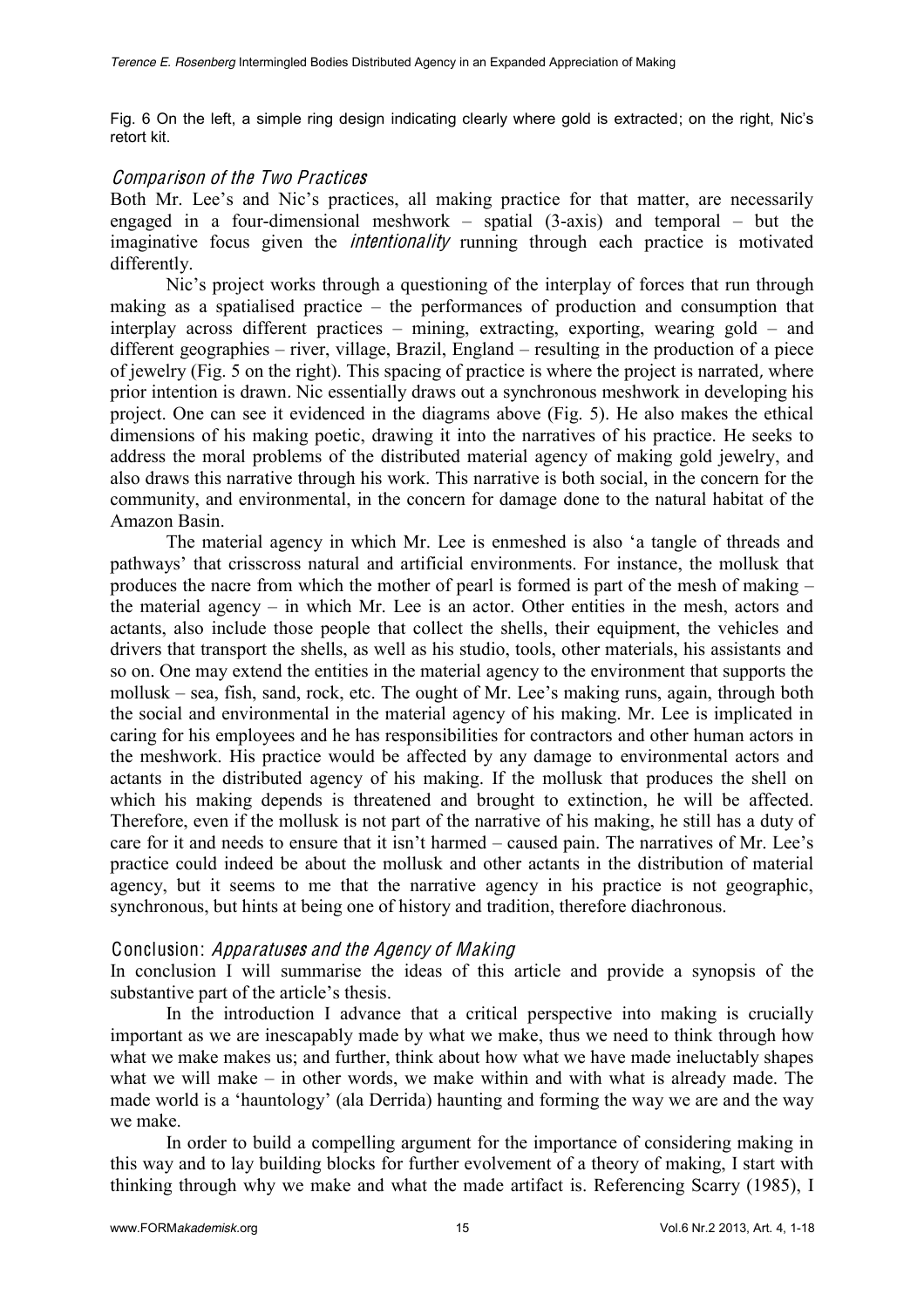begin at the body and with the idea that the thing made, at a fundamental level, may be thought about as a surrogate that compensates for the body's awkwardness and fragility in the world, extending the body into the world. In line with the assertions in the introduction, the world is, in turn, affected by making and what is made. Referencing Scarry (Ibid.) again, I introduce the idea of pain and call for its consideration in the course of making. Scarry's argument is that we make mainly in order to allay pain. However, what and how we make may cause pain, actual or conceptual, intentionally (implements of torture and war) or unintentionally. Pain is used in the article in order to indicate where an ethics of making may begin to be conceived. This is developed through the rest of the article in terms of a Bakhtinian "ought" (Bakhtin, 1993); we ought to consider the effect of making in relation to pain. The imagination is set in counterpoint to pain, and rather glibly summarized, is the capacity to extend the possibility of what is present in the world  $-$  actually or virtually. As Scarry (1985) points out, making can be thought about in terms of, on one hand, the poetics of the imagination and on the other, the problematics of pain. This is incorporated in the idea(s) throughout the rest of the article.

Appreciating that we need to consider a multiplication of the body and the artifact in attempts to theorize making, I introduce the notion of an "intermingling of bodies" (borrowed from Serres, 1995). The body and its surrogate are in the world with other bodies and other surrogates. As I indeed pick up and repeat at various points in the article, making is not just the one to one of maker, making and the made thing, but is inevitably in the many to many because it is of and inescapably in the 'intermingling of bodies'; the mingling of subjects and objects - both material and de-material. At this juncture, I use de Certeau's (1984) idea of "tact" to conceive a sensitive way – poetic and ethical – of connecting in making, events (actions and practices), objects and spaces in the intermingling of bodies.

I then distinguish between craft-based and design-based making  $-$  one know-how driven and the other know-why driven  $-$  and show that in both cases there is a need to consider making in the intermingling of bodies (also illustrated later in the case studies), and in some way collapse a distinction where craft is making and what is not is production. Arguably, all making is stretched beyond an individual maker  $-$  even the ostensibly simplest craft practice is dependent on extended, distributed practices, e.g. the potter is dependent on the maker of the potting-wheel (who in turn is dependent on a number of others, for instance, makers of metal and wood components used). The potter is also dependent on a clay supplier, the kiln producer (like the maker of the potting-wheel, again with numerous dependencies) and so on; in this, the making of a pot is hardly dissimilar to the making of a toaster  $-\text{ the}$ complexity of the extended, distributed agency of the making of the toaster is wittily illustrated in the example of Thomas Thwaites's pathetic device (Fig. 1).

I also raise the problem of knowledge that works through craft, and in fairness, to an extent through design making. I critique the exclusiveness of the use of tacit knowledge to explain knowing in making. Tacit knowledge amongst other things is very much based on the singular, the one to one and although part of the knowing in making, it is not sufficient to explain making in the intermingling of bodies (the case of Mr. Lee points to the problem of a practice that is overly focused on tacit or phronesic knowledge and not engaged with the wider circumstances of making). Making in that it happens in the intermingling of bodies, I maintain that it necessarily requires both tacit and explicit knowing. Tacit knowledge on its own does not provide an adequate account of the necessary knowing in the extended, distributed agency of contemporary making.

Making is a complex ecology and the agency of making is not just constituted in the maker or even in the locale of an interconnection of tools, materials and maker in which Malafouris (2008) builds his idea of material agency. For me, the agency of making is extended beyond the immediate 'conversations' of materials, tools and maker that Malafouris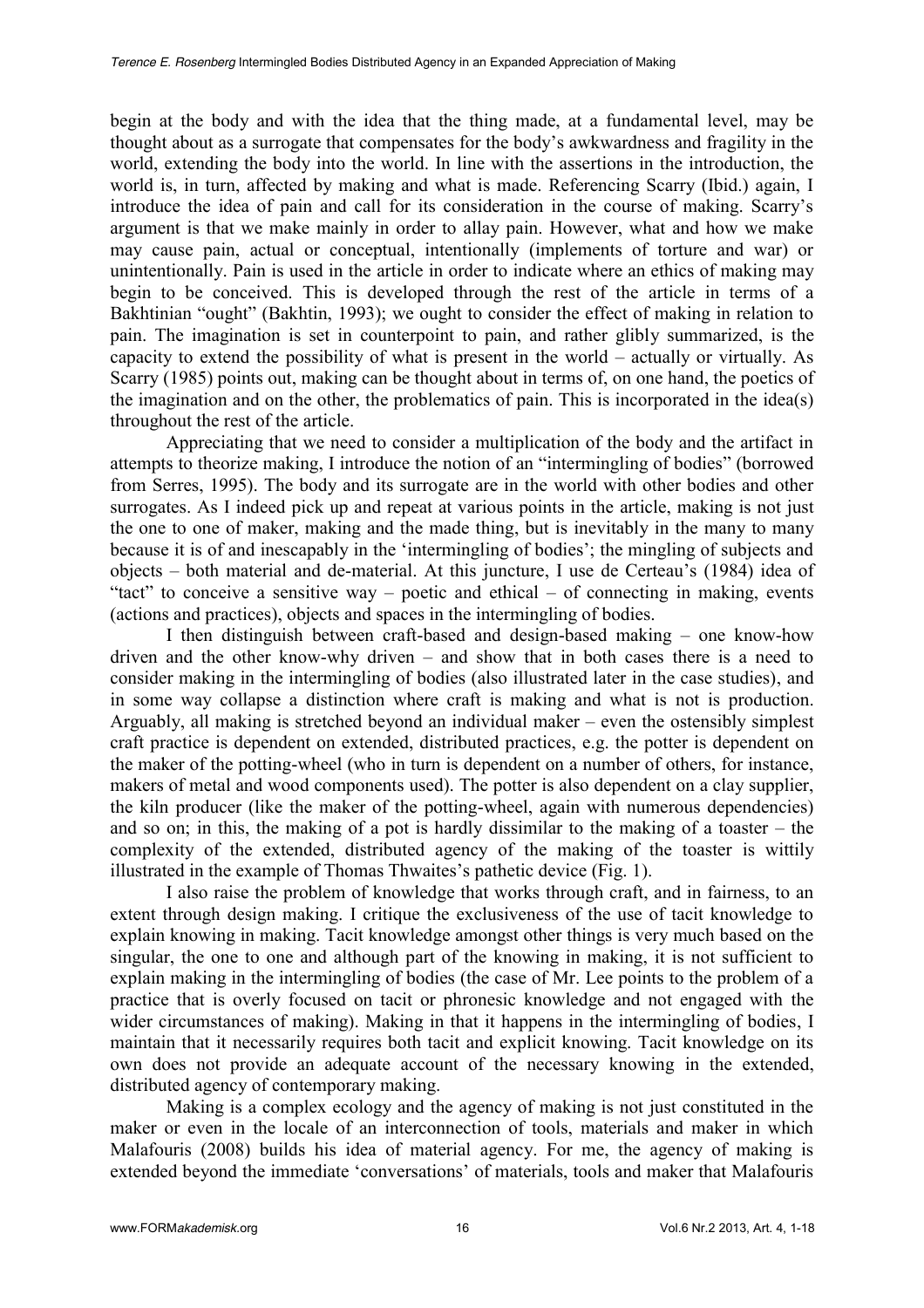presents and is, rather, a wider distribution of human and non-human actors who, and which, contribute to making and thinking (through and for making) in an intricate series of interactions. Both case studies supply evidence of this – one negatively, the other positively.

So what is proposed is that one needs to think about making beyond merely the maker and even beyond the interaction of maker, materials and tools, and instead consider making as agency constituted in a larger meshwork of contingencies with different weights of force (a la Ingold, 2008) all acting on the event of making. The agency of making is not only practicomaterial but also is engaged in how we speak about the circumstances of us being in the world (historically, philosophically, culturally, socially), thus narrative-discursive. The practicomaterial aspect engages the physical meshwork and the narrative-discursive draws on the narratives with which maker and making connect to the user/reader/viewer.

The thesis makes apparent that making itself is enmeshed in artifice  $-\rho$  enmeshed in what is made. The made, the surrogates, in modern times (arguably since industrialization but maybe even earlier than that) have moved away from the body, have become reified, and form and produce an 'apparatus' that sets disposition for making. An apparatus is "literally anything that has in some way the capacity to capture, orient, determine, intercept, model, control, or secure the gestures, behaviours, opinions, or discourses of living beings" (Agamben, 2009). Apparatuses are produced in and through all that we make, and apparatuses (political, economic, social, cultural and so on) are irresistible forces acting into and on making. Makers, in how they perform in the agency, need to engage critically with the apparatus that exerts force on making and in the constituting meshwork of actors and actants that is the agency of making. Otherwise, making is a rudderless application of knowledge and/or merely a blind regularity of applied techniques.

#### **Terence E Rosenberg**

Senior Lecturer Design Department, Goldsmiths, University of London Email address: [t.rosenberg@gold.ac.uk](mailto:t.rosenberg@gold.ac.uk)